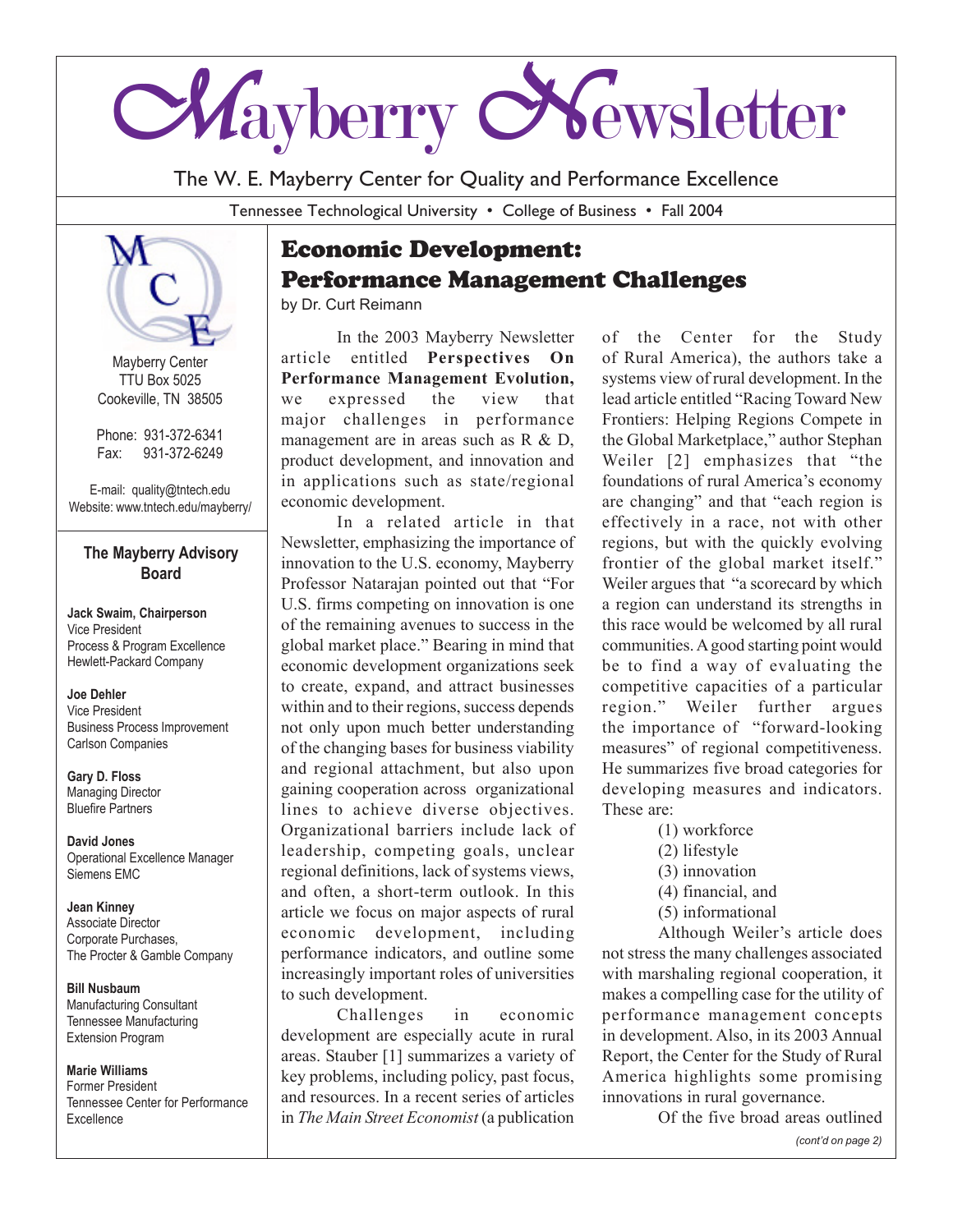#### PAGE 2

above, universities could play especially important roles in  $(1)$ ,  $(2)$ ,  $(3)$ , and  $(5)$ . Key examples include:

- workforce development and continuing education
- cultural awareness and development
- innovation source
- innovation conduit, channeling R&D results from outside its region
- information technology

In addition to these centrally important areas, universities might also serve other significant roles, such as:

- leadership, convening, and network creation
- business analysis, assistance, and strategy
- needs assessment
- source of best practices and relevant measures
- competitiveness assessment
- regional economic modeling
- market analysis
- education standards

Although the innovation, technology, and research foundations of universities are most often emphasized in economic development, business school expertise is also vital and perhaps even more likely to be broadly applied to all forms of enterprises. Involvement in regional economic development might also provide numerous avenues for experiential learning for students and faculty. Overall, universities should be regarded as important pillars in the infrastructure for economic development and regional well-being–now more important than ever.

[1] Based on K.N. Stauber's presentation at Exploring Policy Options for a New Rural America, sponsored by the Center for the Study of Rural America, April 30-May 1, 2001

[2] Stephan Weiler, *The Main Street Economist*, March, 2004.

# Activities and Accomplishments 2003-2004

The Mayberry Center's purpose is to increase awareness and enhance development of performance excellence related practices in business and education on a local, state, and national level. This is achieved by conducting and disseminating research, implementing projects and activities, conducting workshops for practitioners, and instructing students in undergraduate and graduate classes. The Mayberry team, consisting of Chairholder **Curt W. Reimann**, President **Robert Bell,** Dean **Bob Niebuhr**, Mayberry Professor of Management **R. Nat Natarajan**, and Mayberry Graduate Assistants **Brad Leimer** and **Matt Roberts** have contributed to this mission during the past year. Activities carried out in 2003-2004 include:

**• Dr. Curt Reimann** was awarded the Distinguished Service Medal of the American Society for Quality  $(ASQ).$ 

**• Mr. Victor Tang** (formerly of IBM and now in the Ph.D. Program at MIT) delivered the Mayberry Lecture on October 23, 2003. His talk was titled "Key Enabling Factors of Successful Product Development." See the highlights of his talk elsewhere in this newsletter.

• The Mayberry Advisory Board met on October 27,

2003. Board members visited classes as guest speakers. They also participated in a panel discussion organized by the MBA students. Earlier they visited the Institute for Technological Scholarship and interacted with students during the reception and dinner on October 26.

**• Dr. Nat Natarajan,** the Mayberry Professor of Management, chaired a session at the case studies track of the national meeting of the Decision Sciences Institute, November 24, 2003, in Washington D.C. He presented the case "Quality at the Crossroads."

• In April 2004, the center hosted the visit of **Dr. Andy Czuchry** (the holder of the AFG Industries Chair of Excellence in Business and Technology at East Tennessee State University) and **Dr. Tom Peisl** (of Munich University of Applied Sciences). They had meetings with faculty regarding collaboration with the School of Business at ETSU and Munich University of Applied Sciences. Dr. Czuchry gave a talk on "Marketing Technical Innovations" to the MBA students.

**• Dr. Reimann** serves on the Technical Committee for the Juran Center for Leadership in Quality, Carlson School of Management, University of Minnesota.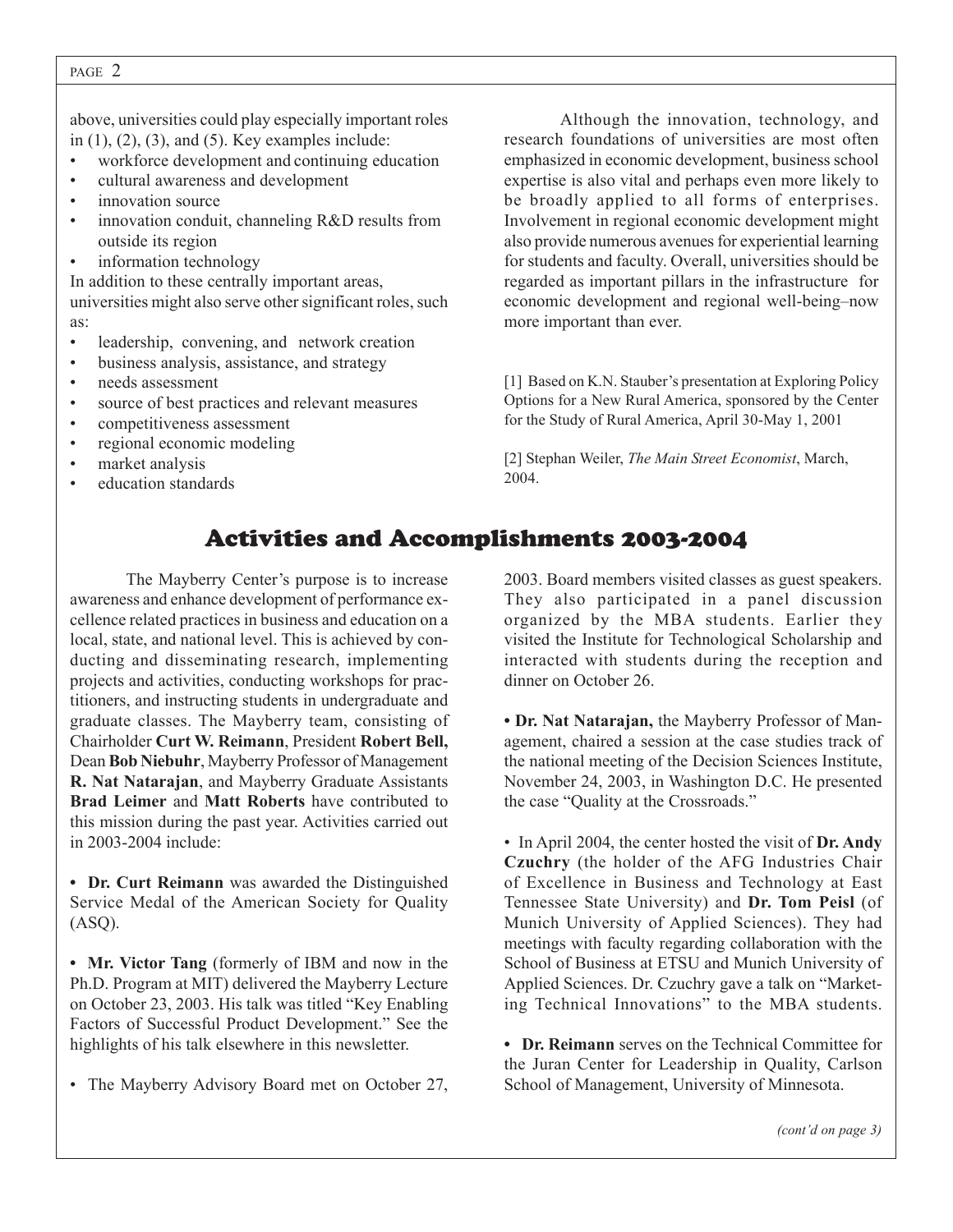# Activities and Accomplishments (cont'd)

• The Center continued its partnership with the TTU School of Interdisciplinary Studies and Extended Education (ISEE). **Dr. Reimann** serves as an advisor on planning to ISEE.

• **Dr. Reimann** wrote an invited spotlight "Promoting Quality With a Body of Knowledge That Connects Process and Results," for the *Production and Operations Management Text*, Martin K. Starr, author.

#### **Presentations by Dr. Reimann:**

- Annual meeting of Decision Sciences Institute in Washington, D.C. "15 Years of Baldrige: Pre-History, Design, Perspectives" with **Dr. Harry S. Hertz,** November 23, 2003.
- NY State Quality Award Keynote Speaker "Evolution of Quality Management," May 5, 2004.
- NY State Quality Award Wrap-up Speaker "Excellence Characteristics," May 5, 2004.
- Baldrige Award Conference (QEXVI) "Conference Themes."
- Baldrige Salute to **Dr. Joseph M. Juran** on his 100th birthday, May 6, 2004.
- "Balancing Organizational Perspectives Seen From Different Compass Points," with TTU President **Robert R. Bell** and ISEE Dean **Dr. Susan A. Elkins**, Tennessee Center for Performance Excellence Conference.
- "Perspectives on the Quality Movement: Academic Perspective," The Summit, Carlson School of Management, University of Minnesota, June 15, 2004.

**• Dr. Nat Natarajan** attended the meeting of the Global Manufacturing Research Group in Istanbul, Turkey, July 7-9, 2004, and presented the paper "How Competitive is U.S. Manufacturing?" In July 2004, he visited the College of Business and Economics in Doha, Qatar, the Administrative Staff College of India in Hyderabad, India, and The Indian Institute of Management in Bangalore, India.

• Mayberry Graduate Assistant **Brad Leimer** served on the 2003 Board of Examiners of the Tennessee Center for Performance Excellence (TNCPE). He also attended the Quest for Excellence Conference in April 2004 in Washington, D.C.

**• Matt Roberts,** Mayberry Graduate Assistant, is serving on the 2004 Board of Examiners of the TNCPE.

# New Advisory Board Members

**David M. Jones** and **Jean Kinney** joined the Mayberry Advisory Board in 2004.

David is Operational Excellence Manager for Siemens EMC in Johnson City, TN. During the past 22 years he has held individual contributor and leadership positions as an engineer, supervisor, and manager in Design, Manufacturing, Applications Engineering, Product Safety, and Quality/Reliability Assurance in the industrial electronics field. He served on the Tennessee Center for Performance Excellence (TQA/TNCPE) Board of Examiners from 1994 to 1998 and the Panel of Judges from 2002 to the present. He is also currently in his seventh year with the Malcolm Baldrige National Quality Award where he serves as an alumni examiner.

Jean is Associate Director, Corporate Purchases, Procter & Gamble. Jean has worked for P&G for 26 years. She has eleven years of experience in leading a number of P&G organizations responsible for sourcing and supply chain management for P&G's global operations. In addition, Jean has fifteen years of experience in Total Quality Management, strategic planning, engineering, and manufacturing. Currently Jean has responsibility for a number of governance and legal systems for P&G's worldwide Purchases organization and leads P & G's Contract Manufacturing Center of Excellence. Jean has served as a judge for the Malcolm Baldrige National Quality Award.

*Welcome on board!*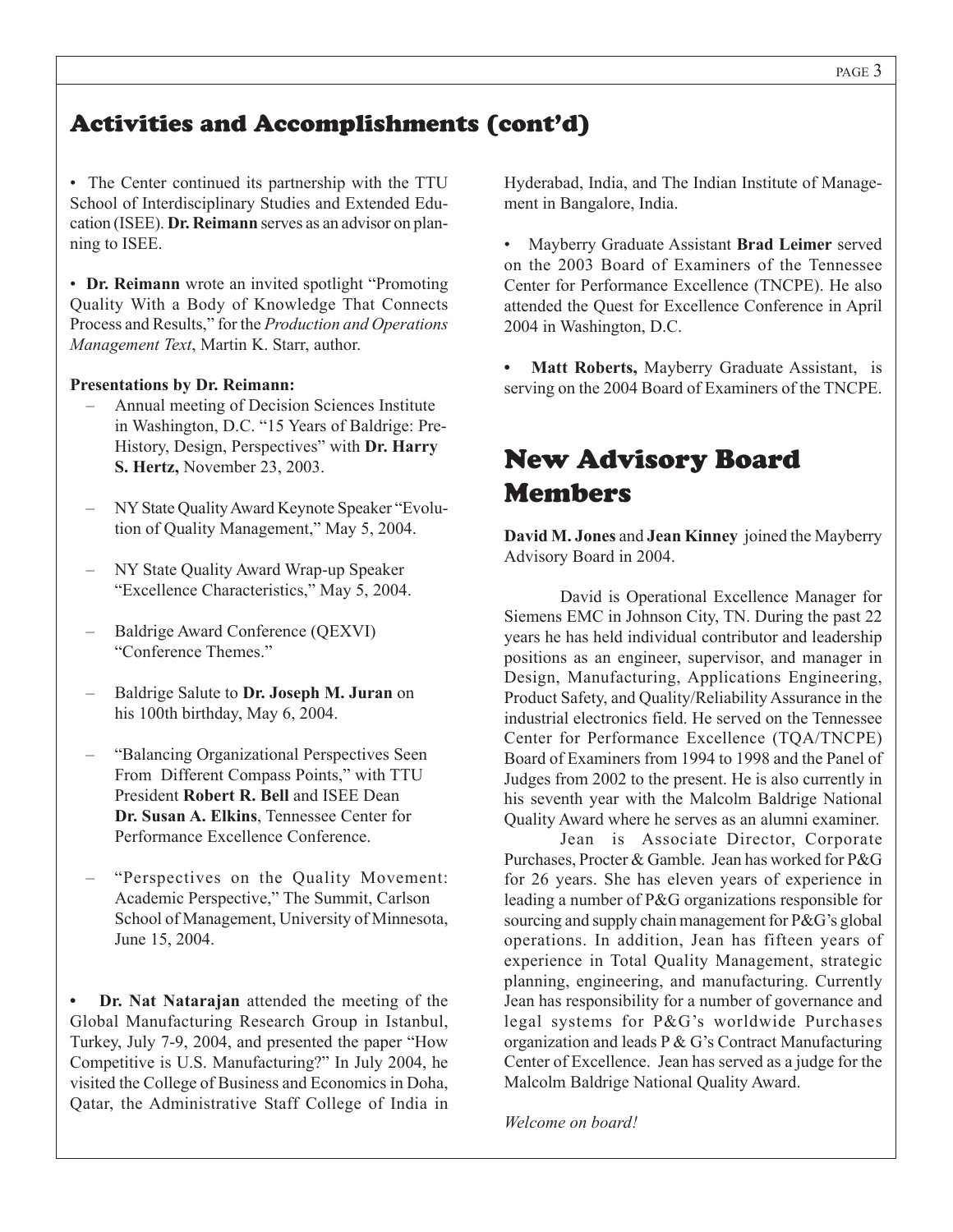### Successful Product Development

Dr. R. Nat Natarajan

*The Fall 2003 Mayberry Lecture was delivered by Victor Tang. At the time of the lecture he was a researcher at the Center for Innovation in Product Development (CIPD) and a Ph.D. candidate in MIT's Engineering Systems Division. Prior to MIT, Vic was an executive in IBM. His work included some of IBM's most strategically important initiatives. Vic led the strategy formulation for IBM Global Services, a \$35 billion organization. He was VP of IBM China and was the director of strategy, market development, and technology development for the IBM AS/400. He led the initial Baldrige application that ultimately won for the AS/400 that coveted national quality award. His talk was titled "Key Enabling Factors of Product Development." Here are some of the highlights of his presentation.*

Product development (PD) has fundamental implications for economic well-being and job creation. Product development is important because of the amount of funds expended on it in the U.S economy. In 1998, about \$230 billion dollars were spent on R&D and product development. The new products that are developed contribute to exports. Although we spend a lot of money and generate a lot of exports what is not comforting is that the percentage of patents given to U.S. inventors is declining. This means a lot of innovation is going overseas. The "green cars" have been invented by Toyota and Honda and not by Ford and GM who have been the market leaders.

Studies show that only about 10% of the new product ideas succeed. Forty-six percent of resources allocated to product development and commercialization in the U.S. are spent on products that are canceled or fail to produce an adequate financial return. We need to do a much better job of product development.

Product development is a process that begins with the recognition of a need in the market. Somebody has an idea or concept to satisfy that need. From that concept you proceed to design, engineering and

manufacturing of an artifact to satisfy that need.

Traditionally, we tend to think of the product development cycle ending when the product is released to manufacturing. That is no longer good thinking. In fact, product development extends from "womb to tomb." Product development does not end when your part of engineering ends with manufacturing. I consider product development ending when the product is retired and the product has to be maintained by the company that produced it or by some other company. And unless you are successful that way, you really cannot be very successful in satisfying the customer.

The question is to what factors in PD should we pay attention to make product development successful. A factor is defined here as a capability that enables an organization to improve a specific project outcome. In search of such factors, we reviewed the key literature from the authorities in the field. We identified 1106 factors that contributed to successful product development. After removing redundancies we came up with 352 factors. No wonder product development success is so hard! But what can we do with 352 factors? What we really had to do is to target each of these factors to specific outcomes. If we identify outcomes with more clarity then we can identify the factors that contribute to them. We need to find enabling factors that are the most *significant* predictors of specific PD performance outcome metrics. Profit, market share, product quality, customer satisfaction and organizational effectiveness are the five outcomes.

At MIT, on our journey to enhance organizational capabilities and project outcomes we: 1) surveyed PD organizations to identify the most significant predictors of successful PD outcomes; 2) developed a PD capabilities assessment tool to help direct improvements to specific outcomes; 3) initiated test and validations for program level activities; and 4) planned to continue to refine the assessment tool and enhance its predictive power.

One of the reasons why companies are having trouble in determining end of the product life cycle is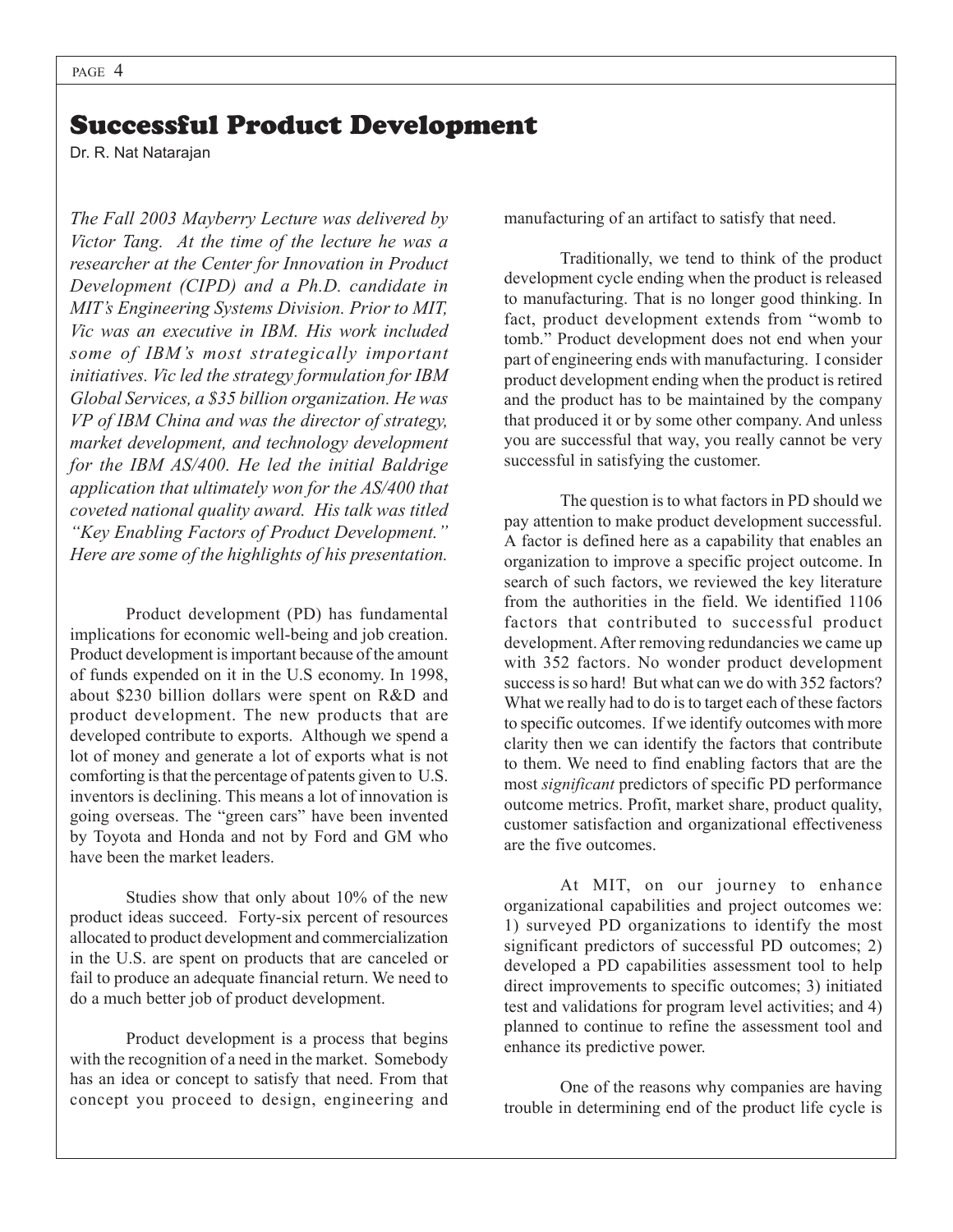that managers and executives own "stone age" products and their careers depend on them. While they are maintaining these antiquated products they have not developed new skills which position them for better jobs. They feel threatened and therefore they will find ten thousand reasons why that product has to keep going. A number of things can be done to do better. One is you have to develop new skills constantly. This applies to you (students) particularly. I believe the half-life of what you learn in college is two years.

Management nowadays is quite ruthless and if

they do not have any use for you it is good-bye! I do not think that is a good policy because 70% of the system level knowledge walks out with you. Companies have to create an environment and ways to train people for better positions. Companies and people have to recognize that moving somebody laterally so they can learn new skills—maybe even with a pay cut—is not a bad thing. Because there is a body of knowledge and experience that goes with those people and what they learn and the meaning to them is deeper than it would be to people who do not have that experience.



Left to Right: Dr. Curt Reimann, President Robert Bell, Mayberry Lecture Speaker - Mr. Victor Tang, Dr. Nat Natarajan, and Dean Bob Niebuhr.

### Where Are They Now? An Update From Nick Brown!

*Recently, we heard from Nick Brown, a former Mayberry Graduate Assistant. Here are some excerpts from his note:*

"Upon graduation in December 2002, I obtained a position with Dell, Inc. I was a Small-Medium Business Sales Representative in Nashville, TN. While working for Dell, Inc., I became involved with many BPI projects, and Efficiency Training opportunities. Even though I was extremely successful in the sales arena, I continued to pursue a career utilizing my education in engineering. Late 2003, I received an opportunity to work for the Murfreesboro Electric Department as Planning Engineer. I am responsible for the entire city mapping operations for the electric department, many commercial and residential developments, as well as day-to-day maintenance and operation of the electrical distribution

grid. I am currently working on new outsourcing opportunities and process improvement areas that will help improve overall efficiency of the organization. Also, I am working on a few different certifications in the Power Distribution area for my personal improvement. I became engaged in early March. Mary Leigh, my fiancee, graduated from TTU in May. We are planning to reside in Murfreesboro, TN. I volunteer time to my college fraternity by being the Assistant Alumni Advisor for the Middle Tennessee State University (MTSU) chapter, along with returning to the Cookeville chapter as much as possible. I enjoy the continuing relationship with my Tennessee Tech friends and colleagues. I cherish the memories, education, and experiences of the Mayberry Center, Colleges of Business and Engineering, and TTU."

*Congratulations, Nick, on all that you have accomplished!*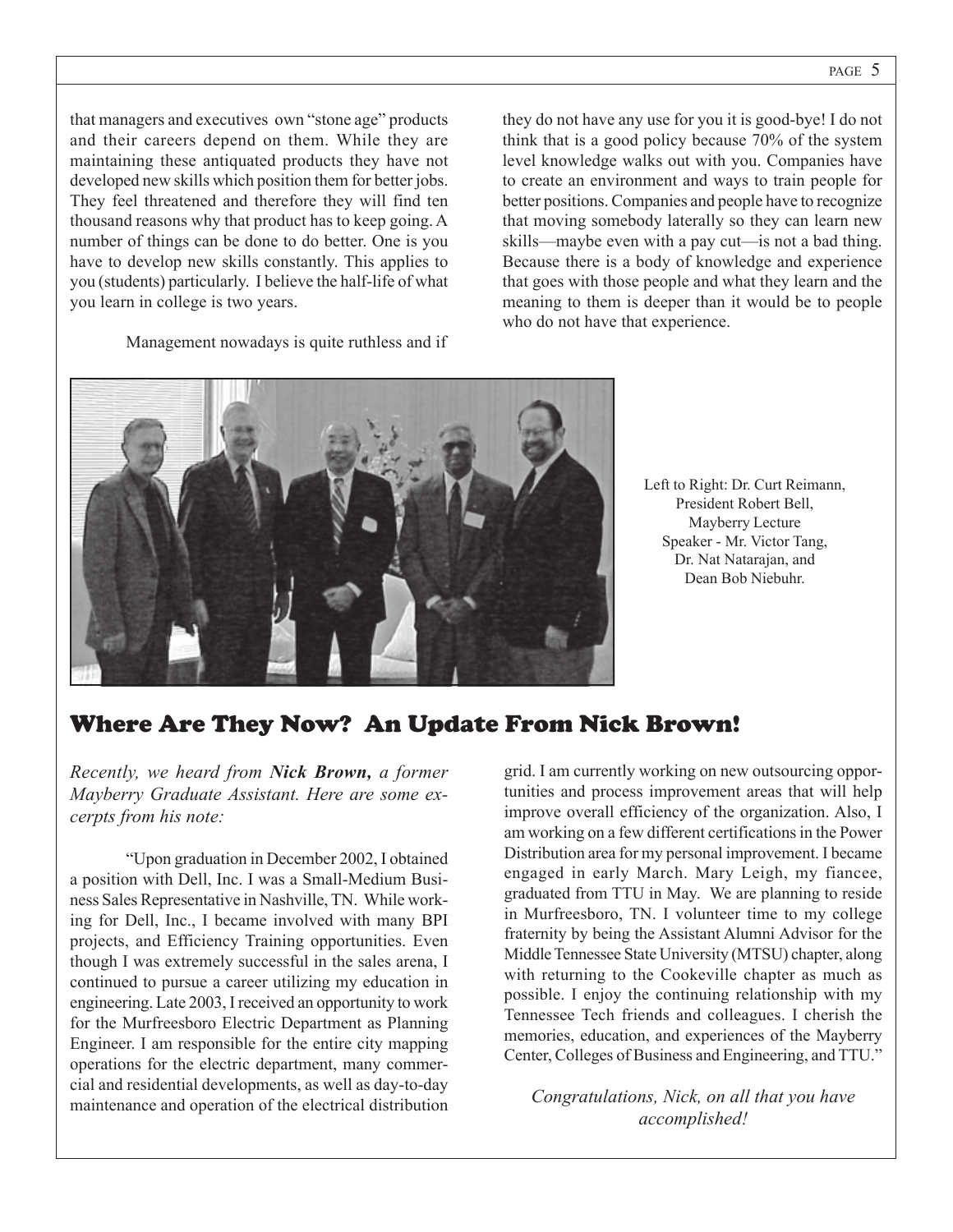### 2004 Baldrige National Quality Program Quest for Excellence XVI

by Brad Leimer \*

The Malcolm Baldrige National Quality Program's Quest for Excellence XVI was held at the Marriott Wardman Park Hotel March 28 – 31, 2004, in Washington, D.C. Seven organizations were recognized for their accomplishments. They are:

- **Medrad, Inc.** (Indianola, PA, manufacturing)
- **Boeing Aerospace Support** (St. Louis, MO, service)
- **Caterpillar Financial Services Corporation U.S.** (Nashville, TN, service)
- **Stoner, Inc.** (Quarryville, PA, small business)
- **Community Consolidated School District 15** (Palatine, IL, education)
- **Baptist Hospital Inc.** (Pensacola, FL, health care)

**• Saint Luke's Hospital of Kansas City** (Kansas City, MO, health care)

I had the chance to follow Stoner, Inc., in the breakout sessions, and I was extremely impressed. Stoner has 43 full- and five part-time employees. It is the smallest business ever to receive the Malcolm Baldrige National Quality Award. The company's core values include exceeding customer expectations, fostering and developing a motivated team, being safety/ health/environment responsible, innovating new and better solutions, and improving continuously. The company's three-step continuous improvement system revolves around the simple approach of leadership,



From left to right: Anna LaBar Lueker, TTU Alumna; Brad Leimer; Dr. David Spong, CEO, and President of Boeing Aerospace Support; and Dr. Curt Reimann.

strategy, and process. It was interesting to see how ingrained this process was with everyone in the company.

The leadership team uses a scorecard called "Stoner 60" to set goals and measure business initiatives. The scorecard identifies 60 key operational measurements, linked goals and strategic milestones for each of the next five years. To manage data and increase customer satisfaction, Stoner implemented an enterprise resource planning system that has helped ensure that 100 percent of orders are shipped on the same day that they are received.

New team members receive a two-week orientation before starting their jobs. In addition to ethics and safety training, new team members spend one day shadowing every job in the company and have a personal meeting with the company president. This helps to explain why Stoner's overall favorable percentage of satisfied team members has increased from 72.8 percent in January 2002 to 79.5 percent in July 2003 – exceeding the benchmark of 64.8 percent.

Overall the conference was a great experience. I had the opportunity to speak with **Jim Beard** who is the President of Caterpillar Financial Services Corporation and **David Spong** who was the President of Boeing Aerospace Support. I was able to spend a significant amount of time with **Marie Williams** and **Dr. Curt Reimann.** It was good to meet **David Jones** who will soon be an Advisory Board Member for the Mayberry Chair of Excellence and it was great to see over 1000 people who shared my enthusiasm about improving organizations here in the U.S. and abroad. This experience has me excited about serving a second year as a Tennessee Quality Award examiner and I plan to apply to become a Baldrige examiner next year.

The conference ended with Dr. Curt Reimann receiving the ASQ Distinguished Service Medal. During his acceptance speech, Dr. Reimann recited the lyrics to his self-written song the "Baldrige Blues." The next time you see Dr. Reimann, ask him to sing it for you!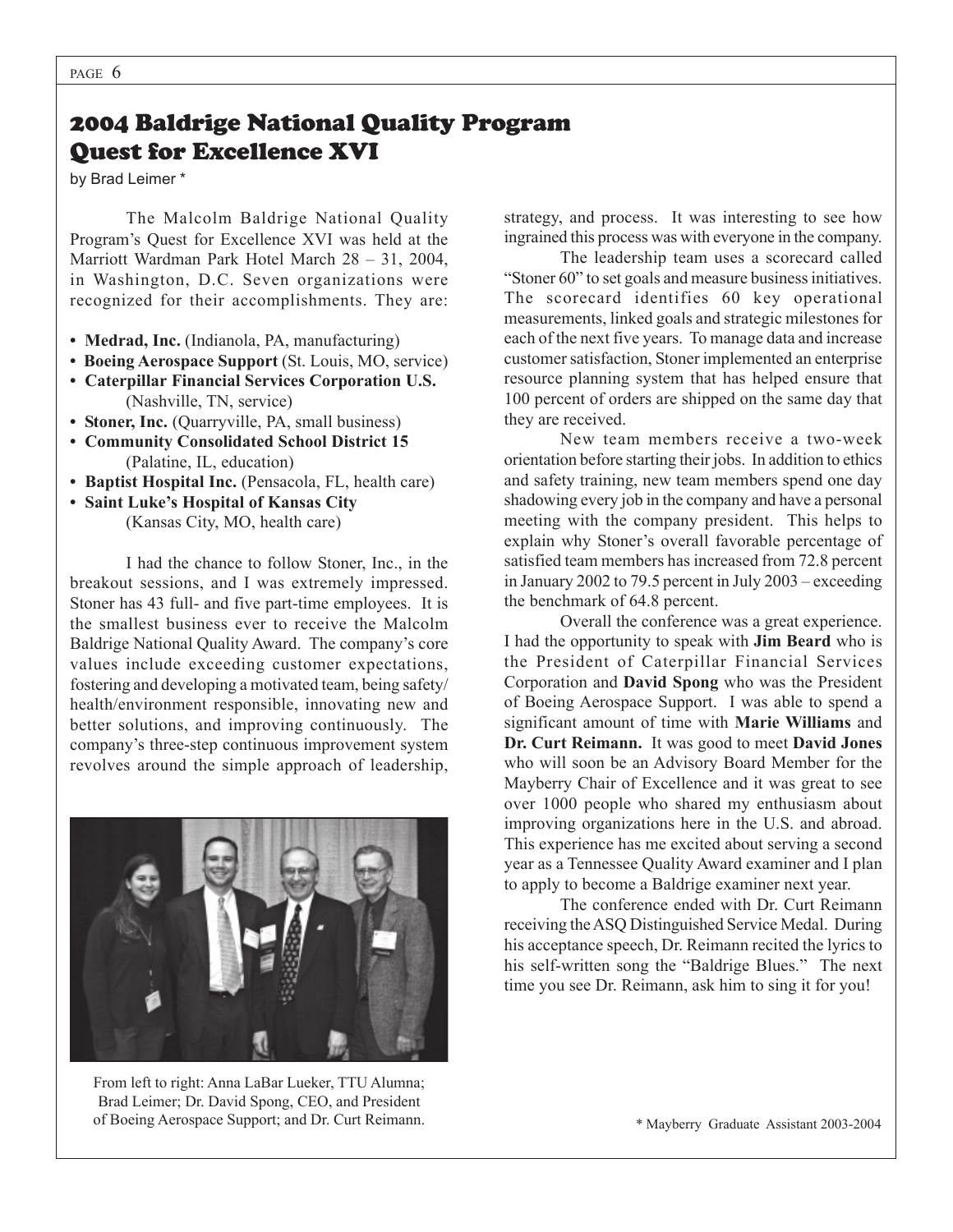# Innovation Transfer in a University Setting: A Research Foundation at East Tennessee State University

*In connection with the economic development theme of the 2004 edition of the Mayberry Newsletter we received information from Dr. Andy Czuchry regarding the creation of a research foundation at East Tennessee State University (ETSU). ETSU is a sister university of TTU in the Tennessee Board of Regents (TBR) system. Below are excerpts from an ETSU Report\*.*

In the beginning, concerns were focused on two areas:

(1) without the protection of the sovereign immunity afforded to State entities, the University Research Foundation (URF) would be exposed to additional liability; and

(2) the financial base from which the URF would operate was uncertain.

The main issues raised by the campus community were discussed and a consensus favoring establishment of the URF was achieved. A proposal for the URF was presented to the Tennessee Board of Regents.

By-Laws, a Charter for incorporation within the State of Tennessee, and a Letter of Agreement between ETSU and ETSURF were approved by the TBR and ETSURF was incorporated on July 10, 2002. TBR approved the Agreement between ETSU and the ETSURF on September 30, 2002. This is significant because ETSURF became the first URF in the TBR system.

The mission of ETSURF is to support research, scholarly and artistic activities at ETSU. ETSURF is the administrative and fiduciary entity for the ETSU Innovation Laboratory, manages ETSU intellectual property, and accepts and administers selected contracts and grants from private industry, foundations and other non-governmental agencies.

ETSURF is designed to be able to respond quickly and efficiently to opportunities for research support when the university, as an arm of the State of Tennessee, would be limited by State regulations. Examples include making business decisions such as accepting a patent donation, or in some cases accepting contract terms and conditions that would be excluded in a traditional state contract.

The foundation is governed by a Board of Directors (currently 13 members) consisting of ETSU and external appointees. The president of ETSU acts as the Chairman of the Board. An Executive Director of the ETSURF serves as Vice Provost for Research and Sponsored Programs for ETSU ensuring the University's contribution and commitment to the Research Foundation and its mission. The connectivity with the university is also reflected in the organizational structure as two-thirds of the board members are members of the university and one-third are community members. This reflects that promoting economic development is part of the mission of the Research Foundation.

The key success factors influencing the success of the ETSURF can be summarized in the integrated approach aligning (1) a compelling vision demonstrating value to stakeholders; (2) sound performance measures and management methods; and (3) excellent operational execution skills in an effective business design.

\* For additional information please contact: **Dr. Michael Woodruff,** *Vice Provost for Research & Sponsored Programs* Box 70565, Johnson City, TN 37614-1707 Phone: 423-439-6000, Fax: 423-439-6050